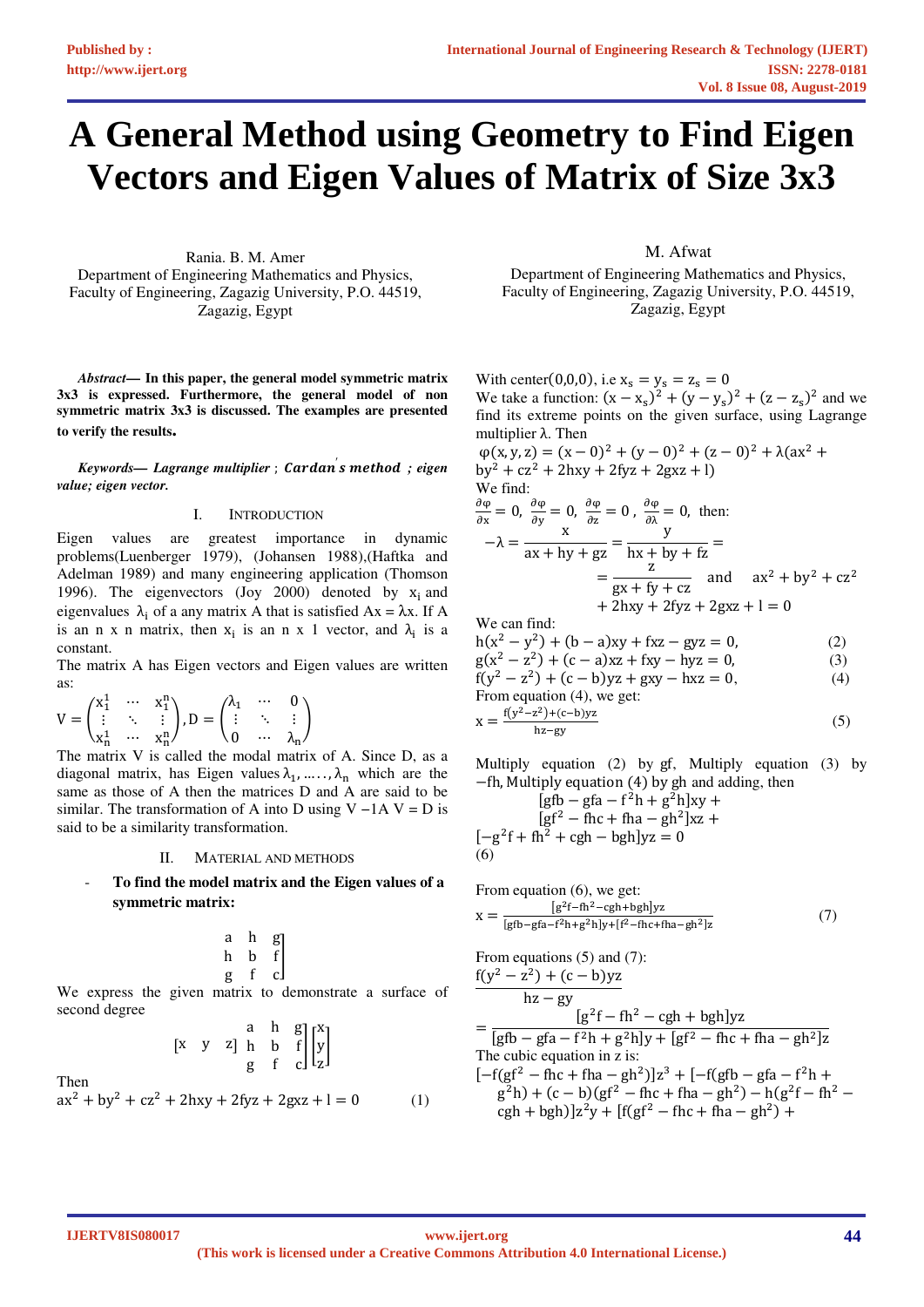$M$ 

 $(c - b)(gfb - gfa - f^2h + g^2h) + g(g^2f - fh^2 - cgh + g^2h)$  $bgh$ )] $y^2z + [f(gfb - gfa - f^2h + g^2h)]y^3 = 0$ (8)

$$
A_0 = -f(gf^2 - fhc + fha - gh^2)
$$
  
\n
$$
A_1 = [-f(gh - gfa - f^2h + g^2h) + (c - b)(gf^2 - fhc + fha - gh^2) - h(g^2f - fh^2 - cgh + bgh)]y
$$
  
\n
$$
A_2 = [f(gf^2 - fhc + fha - gh^2) + (c - b)(gfb - gfa - f^2h + g^2h) + g(g^2f - fh^2 - cgh + bgh)]y^2
$$
  
\n
$$
A_3 = [f(gh - gfa - f^2h + g^2h)]y^3
$$
  
\n
$$
k = \frac{-A_1}{3A_0}
$$

Then the cubic equation (8) can be written in its reduced form:  $A_0 z^3 + (A_2 + kA_1) z + (A_3 + kA_2 + \frac{2}{3})$  $\frac{2}{3}k^2A_1$  = 0 (9) For Cardan's method:  $\overline{2}$ 

$$
M = \frac{A_3 + kA_2 + k^2A_1 + k^3A_0}{2A_0} = \frac{A_3 + kA_2 + \frac{2}{3}k^2A_1}{2A_0},
$$
  
\n
$$
N = \frac{A_2 + 2kA_1 + 3k^2A_0}{3A_0} = \frac{A_2 + kA_1}{3A_0}
$$
  
\n
$$
r = SQR[M^2 + ABS(M^3 + N^3)],
$$
  
\n
$$
L = \frac{-M}{n} = 6Q
$$

if L < 0, then  $\theta_0 = 180 - \arccos(-L) = \arccos(L)$ , if  $L > 0$ , then  $\theta_0 = \arccos(L)$ ,  $\theta_1 = \frac{\theta_0}{3}$  $\frac{1}{3}$  $R = 2\sqrt[3]{r}$  $z_1 = R \cos\theta_1 + k$ ,  $z_2 = R \cos(\theta_1 + 120) + k$ ,  $z_3 = R \cos(\theta_1 + 240) + k.$ 

By the following relation

$$
x_i = \frac{f(y_i^2 - z_i^2) + (c - b)y_i z_i}{hz_i - gy_i}; i = 1,2,3
$$

To find  $x_1, x_2, x_3$  using  $z_1, z_1, z_2$ The model matrix is  $x_1$   $x_2$   $x_3$  $y_1$   $y_2$   $y_3$  $z_1$   $z_2$   $z_3$ |<br>|

To find the Eigen values:

$$
\begin{bmatrix} a - \lambda & h & g \end{bmatrix} \begin{bmatrix} x_1 & x_2 & x_3 \\ y_1 & y_2 & y_3 \\ z_1 & z_2 & z_3 \end{bmatrix} = \begin{bmatrix} 0 \\ 0 \\ 0 \end{bmatrix}
$$

Then

$$
\lambda_1 = \frac{ax_1 + hy_1 + gz_1}{x_1},
$$
  
\n
$$
\lambda_2 = \frac{ax_2 + hy_2 + gz_2}{x_2},
$$
  
\n
$$
\lambda_3 = \frac{ax_3 + hy_3 + gz_3}{x_3}
$$

**Example (1):** 

Find the model matrix and Eigen values of the matrix −6 10 −4  $\begin{bmatrix} 11 & -6 & 2 \\ -6 & 10 & -4 \end{bmatrix}$  $2 -4 6$ |<br>|

Solution:  
\na = 11, b = 10, c = 6, h = -6, g = 2, f = -4 \ne 0,  
\nThen  
\n
$$
A_0 = 320
$$
,  $A_1 = 480y$ ,  $A_2 = -480y^2$ ,  $A_3 = -320y^3$ ,  $k = -0.5y$ ,  
\n $M = \frac{-320y^3 + 6.5480y^3 + \frac{2}{3}(0.5)^2 + 80y^3}{3A_0} = 0$ ,  
\n $N = \frac{A_2 + 2kA_1 + 3k^2A_0}{3A_0}$   
\n $= \frac{-480y^2 + 2 * -0.5 * 480y^2 + 3 * (-0.5)^2 * 320y^2}{3 * 320}$   
\n $= -0.7500y^2$   
\n $r = 0.6495 y^3$ ,  $L = 0$ ,  $\theta_0 = \arccos L = \frac{\pi}{2}$ ,  $\theta_1 = \frac{\theta_0}{3} = \frac{\pi}{6}$ ,  $R = 2\sqrt[3]{r} = 1.7321y$   
\nThen  
\n $z_1 = y_1$ ,  $z_2 = -2 y_2$ ,  $z_3 = -0.5 y_3$ ,  
\n $x_1 = \frac{f(y_1^2 - z_1^2) + (c - b)y_1z_1}{h z_1 - g y_1} = 0.5 y_1$ ,  
\n $x_2 = \frac{f(y_2^2 - z_3^2) + (c - b)y_2z_2}{h z_2 - g y_2} = 2y_2$ ,  
\n $x_3 = \frac{f(y_3^2 - z_3^2) + (c - b)y_3z_3}{h z_1 - g y_3} = -y_3$ ,  
\nThen the model matrix is:  
\n $y_1$ ,  $y_2$ ,  $y_3$  =  $\begin{bmatrix} 0.5 & 2 & -1 \\ 1 & 1 & 1 \\ 2 & 1 & -2 & -0.5 \end{bmatrix}$   
\n $\lambda_1 = \frac{ax_1 + hy_1 + gz_1}{x_1 - z_2 - 0.5}$   
\n $\lambda_2 = \frac{ax_2 + hy$ 

>> A=[11 -6 2;-6 10 -4;2 -4 6] >> [V,D] = eig(A)

**IJERTV8IS080017**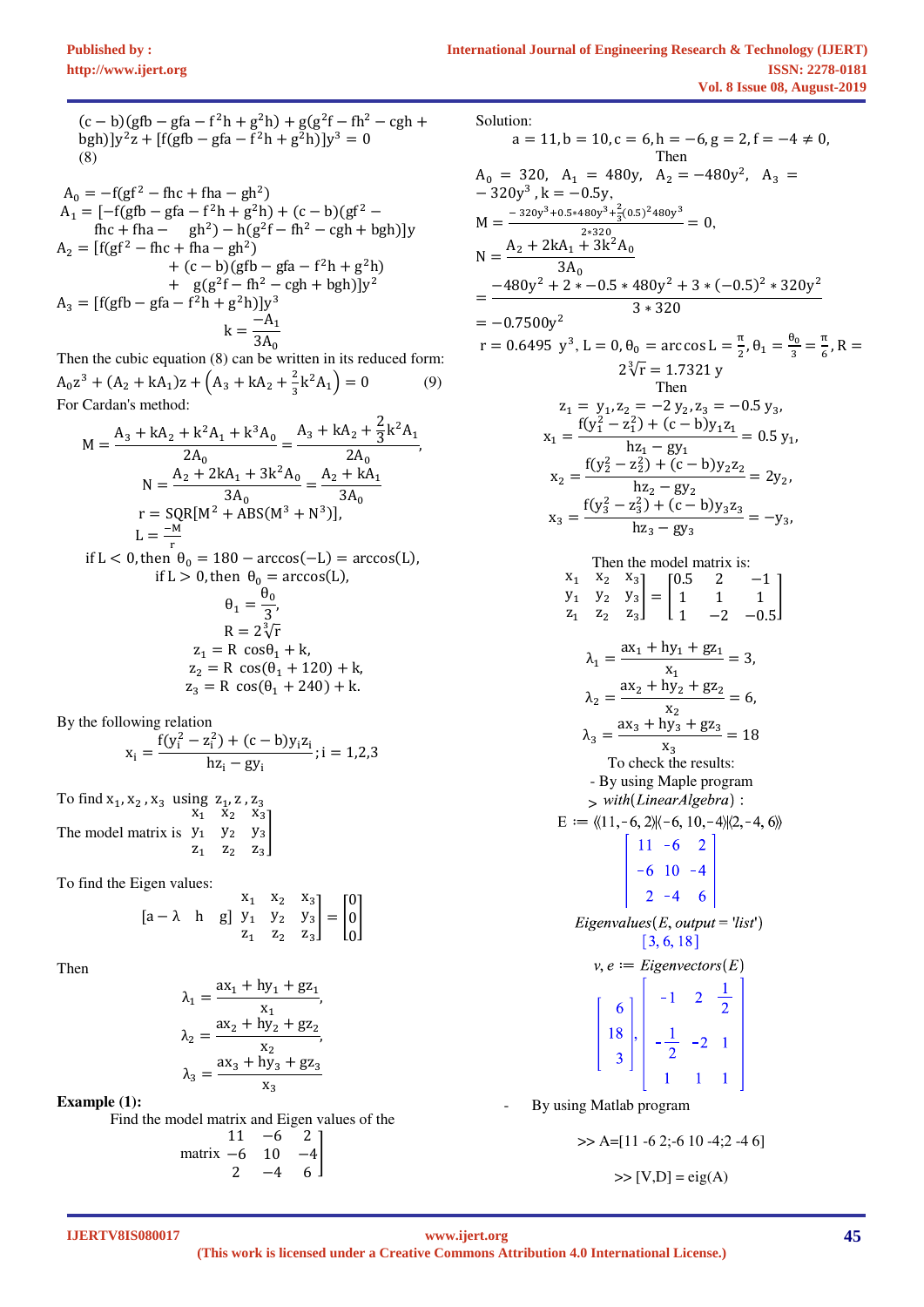- $V = 0.3333 0.6667 0.6667$  0.6667 -0.3333 -0.6667 0.6667 0.6667 0.3333  $D =$  3.0000 0 0  $\begin{pmatrix} 0 & 6.0000 & 0 \\ 0 & 0 & 18.0000 \end{pmatrix}$ 0 0 18.0000
- **To find the model matrix and the Eigen values of a given non symmetric matrix:**

 $A = \begin{bmatrix} a & d & e \\ f & b & k \end{bmatrix}$ ade<br>fbk<br>ghc We express the given matrix to demonstrate a surface of second degree  $Q = \begin{bmatrix} x & y & z \end{bmatrix}$ a d e f b k  $\left.\begin{array}{ccc} a & d & e \\ f & b & k \\ g & h & c \end{array}\right|\left.\begin{array}{c} x \\ y \\ z \end{array}\right|$ y -

$$
Q = ax^{2} + by^{2} + cz^{2} + (d + f)xy + (k + h)yz + (e + g)x
$$

With center(0,0,0), i.e  $x_s = y_s = z_s = 0$ We take a function:  $(x - x_s)^2 + (y - y_s)^2 + (z - z_s)^2$  and we find its extreme points on the given surface, using Lagrange multiplier λ. Then  $\varphi(x, y, z) = x^2 + y^2 + z^2 + \lambda (ax^2 + by^2 + cz^2 + z^2)$  $(d + f)xy + (k + h)yz + (e + g)xz + 1$ We find: dφ  $\frac{\partial \varphi}{\partial x} = 0$ ,  $\frac{\partial \varphi}{\partial y} = 0$ ,  $\frac{\partial \varphi}{\partial z} = 0$ ,  $\frac{\partial \varphi}{\partial \lambda} = 0$ , then:  $-\lambda =$ 2x  $2ax + (d + f)y + (e + g)z$  $=\frac{2y}{(d + f)x + 2bx}$  $\frac{1}{(d + f)x + 2by + (k + h)z}$ 

$$
= \frac{2z}{(e+g)x + (k+h)y + 2cz} \text{ and } ax2
$$
  
+ by<sup>2</sup> + cz<sup>2</sup> + (d + f)xy + (k + h)yz  
+ (e + g)xz + 1 = 0  
We can find:  
(d + f)(x<sup>2</sup> - y<sup>2</sup>) + 2(b - a)xy + (k + h)xz - (e + g)yz = 0, (2)  
(e + g)(x<sup>2</sup> - z<sup>2</sup>) + 2(c - a)xz + (k + h)xy - (d + f)yz = 0, (3)

 $(k+h)(y^2 - z^2) + 2(c - b)yz + (e + g)xy - (d + f)xz = 0,$  (4) From equation (4), we get:

$$
x = \frac{(k+h)(y^2 - z^2) + 2(c - b)yz}{(d + f)z - (e + g)y}
$$
  
(5)

= (22b − a32e + g32k + h3 − 2d + f32h + k3 . + 2d + f32e + g3 .+y + (2e + g32k + h3 . − 22c − a32d + f32k + h3 − 2e + g32d + f3 .+ z  $[(k+h)(e+g)^{2} - (k+h)(d+f)^{2} - 2(c-b)(e+g)(d+f)]yz$ 

Multiply equation (2) by  $(e + g)(k + h)$ , multiply equation (3) by  $-(k + h)(d + f)$ , multiply equation (4) by  $(e + g)(d + f)$ and adding, then  $[2(b-a)(e+g)(k+h) - (d+f)(h+k)^{2} + (d+f)(e+g)^{2}]$  $[(e+g)(k+h)^{2} - 2(c-a)(d+f)(k+h) - (e+g)(d+f)^{2}]xz +$  $[-(k+h)(e+g)^2 + (k+h)(d+f)^2 +$  $2(c - b)(e + g)(d + f)]yz = 0$  (6)

From equation (6), we get:

From equations (5) and (6):

$$
\frac{(k+h)(y^2-z^2)+2(c-b)yz}{(d+f)(2-(k+h)(d+f)^2-(k+h)(d+f)^2-2(c-b)(e+g)(d+f)]yz}
$$
\n
$$
\frac{[(k+h)(e+g)^2-(k+h)(d+f)^2-2(c-b)(e+g)(d+f)]yz}{(2(b-a)(e+g)(k+h)-(d+f)(h+k)^2+(d+f)(e+g)^2]y+[(e+g)(k+h)^2-2(c-a)(d+f)(k+h)-(e+g)(d+f)^2]
$$
\n
$$
A_1 = [-(k+h)[2(b-a)(e+g)(k+h)-(d+f)(h+k)^2 + (d+f)(e+g)^2] + 2(c-b)[(e+g)(k+h)^2 - 2(c-a)(d+f)(k+h) - (e+g)(d+f)^2] - (d+f)[(k+h)(e+g)^2 - (k+h)(d+f)^2-2(c-b)(e+g)(d+f)]y
$$
\n
$$
A_2 = [(k+h)[(e+g)(k+h)^2-2(c-a)(d+f)(k+h) - (e+g)(d+f)^2] + 2(c-b)[2(b-a)(e+g)(k+h) - (d+f)(h+k)^2 + (d+f)(e+g)^2] + 2(c-b)[2(b-a)(e+g)(k+h) - (d+f)(h+k)^2 + (d+f)(e+g)^2] + (e+g)[(k+h)(e+g)^2 - (k+h)(d+f)^2 - 2(c-b)(e+g)(d+f)(k+f)(e+g)^2]
$$
\n
$$
x_3 = [(k+h)[2(b-a)(e+g)(k+h) - (d+f)(h+k)^2 + (d+f)(e+g)^2] + (d+f)(e+g)^2]y^3
$$

$$
k = \frac{-A_1}{3A_0}
$$

Then the cubic equation (8) can be written in its reduced form:

$$
A_0 z^3 + (kA_1 + A_2)z + (A_3 + kA_2 + \frac{2}{3}k^2A_1) =
$$

Using Cardan's method we find the three roots of equation (9)

$$
z_1, z_2, z_3'
$$
  
We obtain the three roots of equation (8):  

$$
z_1 = z_1' + k, z_2 = z_2' + k, z_3 = z_3' + k,
$$
  
By the following relation  

$$
x = \frac{(k + h)(y_1^2 - z_1^2) + 2(c - b)y_1z_1}{(d + f)z_1 - (e + g)y_1}; i = 1,2,3
$$

To find x<sub>1</sub>, x<sub>2</sub>, x<sub>3</sub> using z<sub>1</sub>, z, z<sub>3</sub>  
\n2)  
\n3) The model matrix is 
$$
V = \begin{bmatrix} x_1 & x_2 & x_3 \ y_1 & y_2 & y_3 \ z_1 & z_2 & z_3 \end{bmatrix}
$$

To find the Eigen values:  
\n
$$
[a - \lambda (d + f)/2 (e + g)/2] \t y_1 \t y_2 \t y_3
$$
\n
$$
[a - \lambda (d + f)/2 (e + g)/2] \t y_1 \t y_2 \t y_3
$$
\nThen  
\n
$$
\lambda_i = \frac{ax_i + (\frac{d + f}{2})y_i + (\frac{e + g}{2})z_i}{x_i}, i = 1,2,3
$$

**IJERTV8IS080017**

x